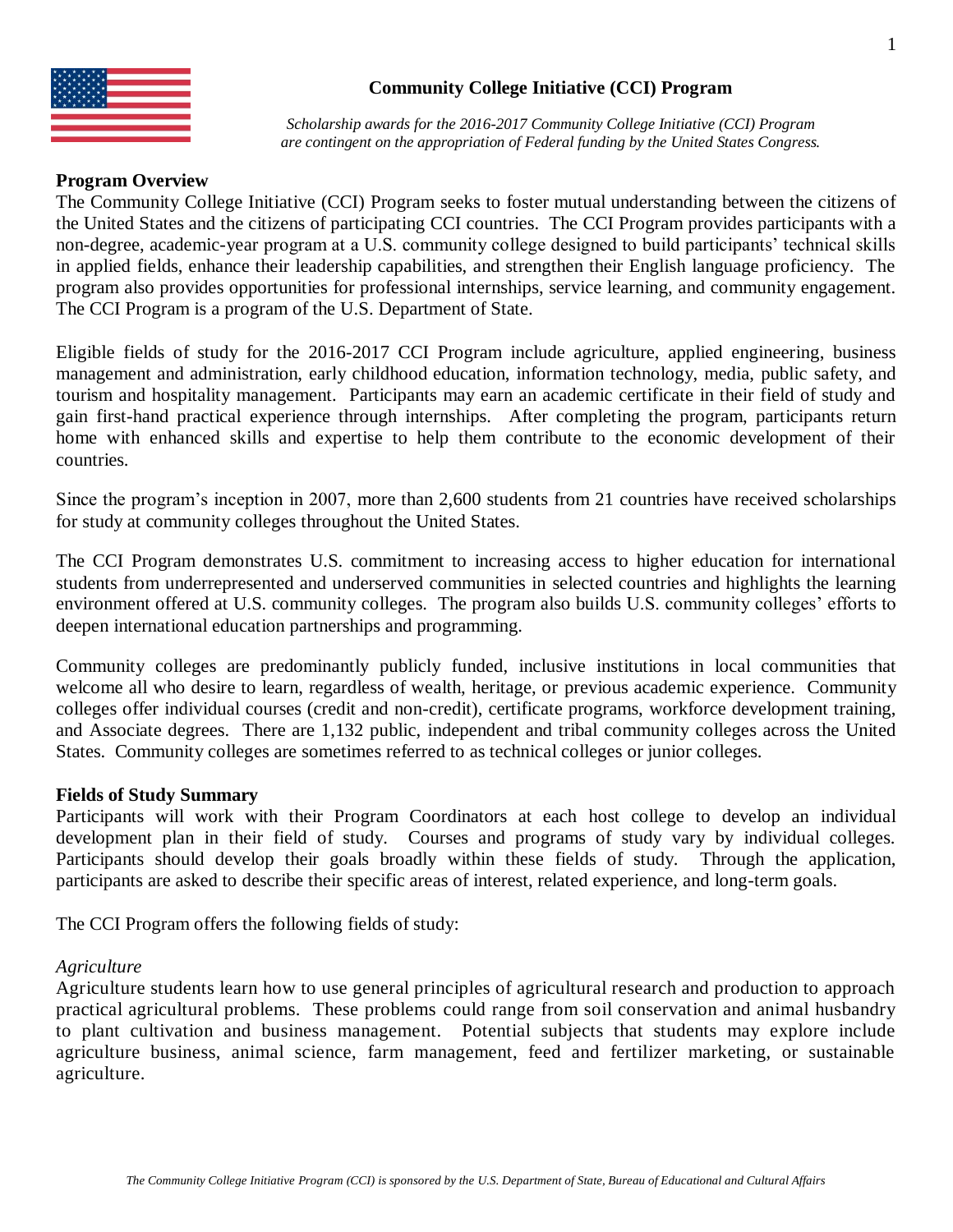# *Applied Engineering*

Applied engineering students learn theoretical and applied skills in a technical field. Some programs are designed to train technicians in fundamental skills for a trade and other programs focus on technical background, system design, equipment troubleshooting, and technology and management issues within a technical field. Potential subjects that students may explore include automotive manufacturing technology, construction management, electronics, energy management, engineering tech, heating ventilation and air conditioning, manufacturing maintenance, and welding. Applicants for applied engineering need to have a solid foundation in math and should anticipate taking a math placement test at their host campus.

## *Business Management and Administration*

Business managers typically plan, organize, direct, and oversee operations and employers. They may become supervisors in a company or a department or territory within a company's operations; they may seek to start up a business of their own; or they may seek to improve an existing small-scale family enterprise. Exact duties vary depending on the type of business, the company, field, and industry. Potential subjects that students may explore include accounting, banking and finance, bookkeeping, business technology, customer service, energy and sustainability, entrepreneurship, financial management, human resources, international business, leadership development, marketing, project management, office administration, sales, small business management, and supply chain management.

# *Early Childhood Education*

Early childhood education programs combine classroom instruction with supervised, hands-on experience to prepare students for early childhood education and care positions. The programs focus on early childhood development and curriculum development. Potential subjects that students may explore include early childhood development, infant and toddler care specialization, school-age specialization, family childcare specialization, and paraprofessional teacher assistant.

## *Information Technology (IT)*

IT studies focus on how information and computing systems support business, research, and communications needs. Instruction ranges from the basics of computer hardware to the complex relationship between humans and computers. Potential subjects that students may explore include commercial art tech, computer animation, computer forensics, Computer Information System (CIS), computer support, data recovery, databases, digital media, E-commerce, help desk services, geographic information system (GIS), multimedia, mobile application development, networking, networking management, programming, and web analysis and design.

#### *Media*

Students in media studies examine content, production, and effects of various media. Potential subjects that students may explore include advertising, computer animation, desktop publishing, digital media, film making, graphic design, public relations, social media, television, and visual communication.

#### *Public Safety*

Programs in public safety focus on the technical and logistical issues facing emergency management professionals and the importance of planning and response as they relate to emergency management. Fire science programs in particular are concerned with the science of firefighting and fire prevention as well as the safety and hazards associated with fires. Potential subjects that students may explore include fire science, emergency management, continuity of operations, critical incident management, and disaster management and response.

#### *Tourism and Hospitality Management*

Tourism focuses on the range of businesses that serve the needs of travelers, such as tourism planners, marketers, and service providers. Hospitality management covers the study of hotel management and operations, restaurants and institutional food service facilities, culinary arts, customer service, and conference, meeting and event management.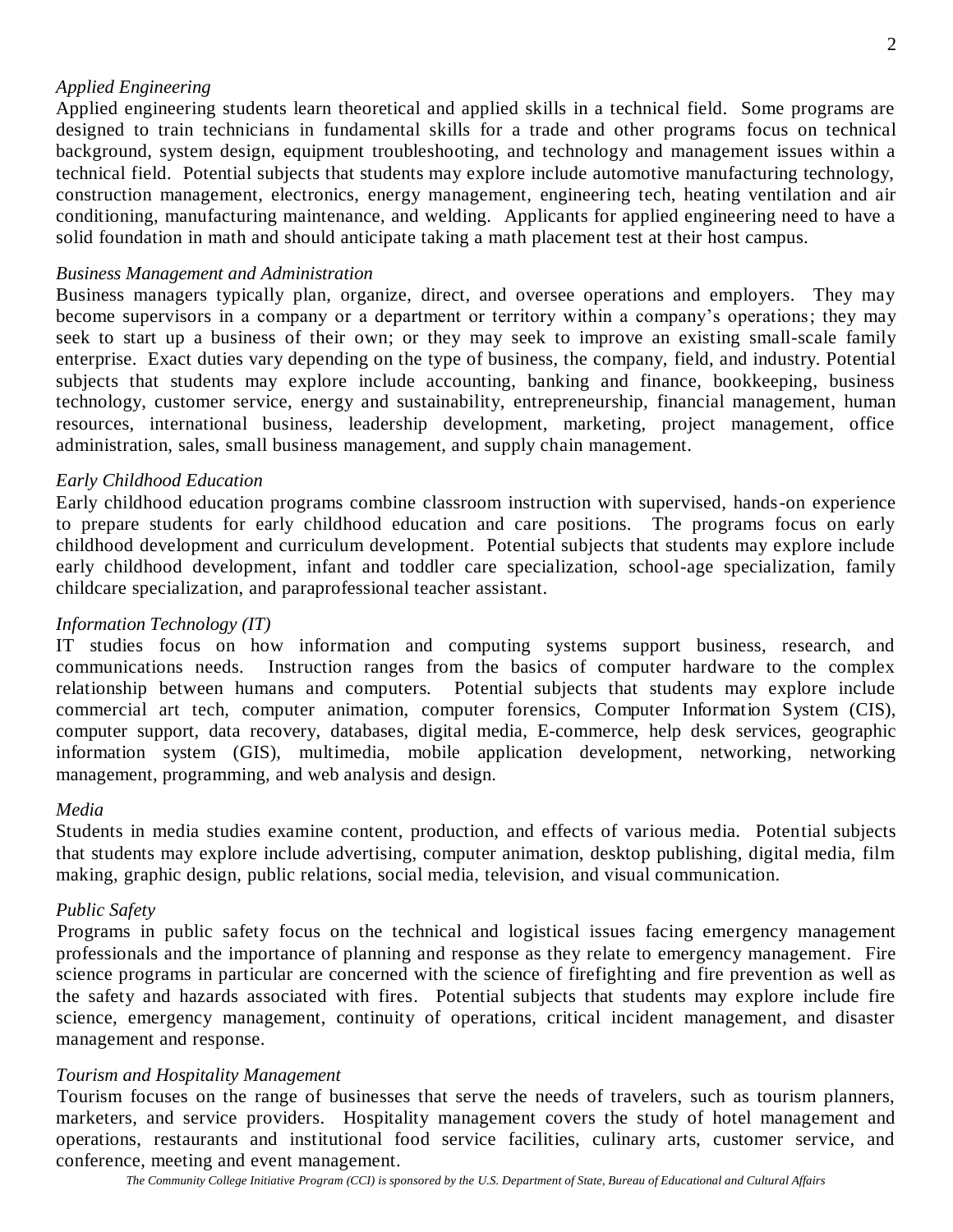# **CCI Eligibility Requirements**

Everyone who meets the CCI eligibility criteria listed below is welcome to apply regardless of race, color, national origin, sex, age, religion, geographic location, socio-economic status, disability (physical or mental), sexual orientation, or gender identity. Persons with disabilities are strongly encouraged to apply. Competition for the CCI Program is merit-based and open to anyone who:

- Is a citizen, national or permanent resident qualified to hold a valid passport issued by a country participating in the CCI Program.
- Is currently residing in the eligible country.
- Is 18 years or older by the program start date.
- Has successfully earned a secondary school diploma.
- Has *not* completed the equivalent of three years toward a U.S. bachelor's degree or higher in the field of study the applicant is nominated to pursue. Nominees without substantive post-secondary education will be given placement priority.
- Has demonstrated commitment to the selected field of study through some academic or professional experience. The program aims to identify participants with proven skills or interest and limited professional experience in the fields of study offered.
- Has basic working knowledge of English language as demonstrated by a minimum TOEFL score of 400. (Note: To pursue credit-bearing courses in an academic field of study, the applicant must meet the minimum language requirements of the host college—usually 500 on the TOEFL test or equivalent scores on other standardized tests. English language training will be necessary and is available for those who do not demonstrate this level of proficiency; these participants are likely to have extremely limited access to courses in their fields of study and must have an interest in pursuing English language study as their primary academic focus. All participants will be retested upon arrival at their host institutions. The host campus testing result will be the score used to determine course placements.)
- Has limited or no overseas study experience. Nominees with no prior overseas study or travel to the United States will be given placement priority.
- Meets any customized requirements of the home country Embassy/Consulate or Commission.
- Submits a complete original application.
- Is able to receive a U.S. J-1 visa and meet the program conditions to maintain that status.
- Is willing and physically able (with accommodations as required) to complete the program in its entirety, including activities or travel that may be programmed on any day of the week, possibly including early morning or evening hours.
- Is committed to returning to their home country after completion of the program and satisfying the J-visa two-year residency requirement.
- Is able to begin the academic exchange program in the United States in July or August 2016.

Individuals in the following circumstances are NOT eligible for the Community College Initiative Program:

- U.S. citizens.
- Non-U.S. citizens living in the United States.
- Individuals currently participating in academic, training, or research programs in the United States.
- Individuals currently studying, residing, or working outside of the eligible countries.
- Individuals who have participated in an exchange visitor program sponsored or funded by the U.S. government for a period of more than six weeks and who have not fulfilled their two-year home residency requirement by the time of their CCI application.
- Individuals who have applied for U.S. permanent residency.
- Local employees of the U.S. missions abroad who work for the U.S. Department of State and/or the U.S. Agency for International Development (USAID). Employees are also ineligible for one year following the termination of employment.
- Immediate family members (i.e., spouses and children) of U.S. embassy and Fulbright Commission employees. Family members are also ineligible for one year following the termination of employment.
- *The Community College Initiative Program (CCI) is sponsored by the U.S. Department of State, Bureau of Educational and Cultural Affairs* Persons arrested for, charged with, or convicted of a crime (excluding minor traffic violations).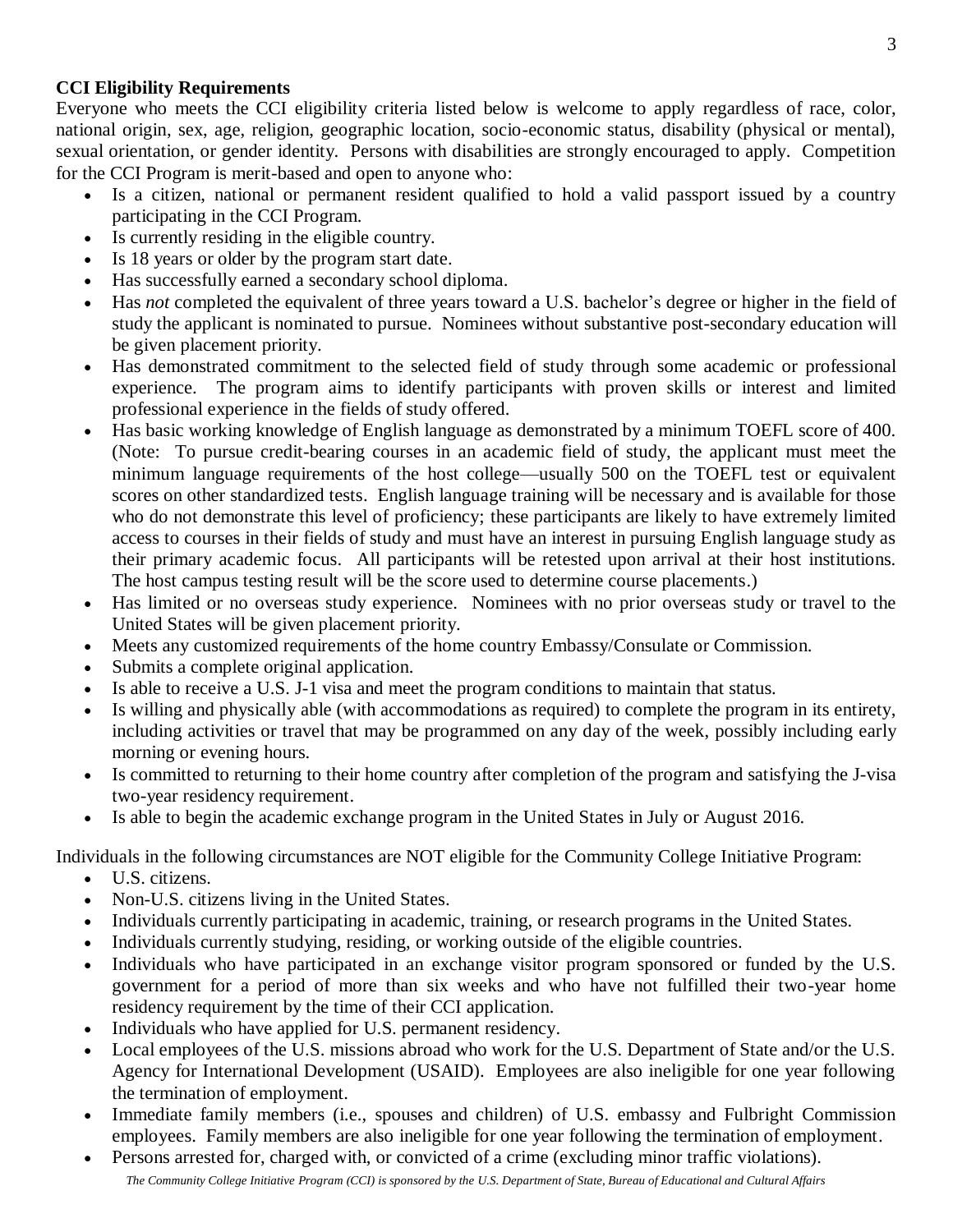# **Application Review Process and Criteria**

The CCI Program is conducted as a merit-based open competition. After the application deadline, all applications will be reviewed in country for eligibility and assessed by a panel of exchange program specialists. Competitive applicants will be interviewed in their home country by a nomination committee. All applicants will be notified of their status on a rolling basis from spring to summer 2016.

The nomination committee will use the following criteria to evaluate applications (not necessarily in order of importance):

- Demonstrated interest and professional goals in the field of study applicant wishes to pursue.
- Cross-cultural interest.
- Leadership potential.
- Flexibility and suitability as an exchange student.
- Proficiency in written and spoken English.
- Physical ability and willingness to complete the program in its entirety, including activities or travel that may be programmed on any day of the week and during early morning or evening hours.
- Commitment to returning to their home countries after completion of the program to fulfill a two-year home residency requirement.
- Preference will be given to applicants who have no prior experience outside their home countries.
- Preference will be given to applicants who represent underserved and underrepresented communities, including women.
- Preference will be given to those applicants who have completed secondary school and have not yet earned a degree equivalent to a U.S. bachelor's degree or higher.

# **General Application Instructions**

- Submit a completed original application with signature on the last page.
- Each applicant must complete his/her own application form. Applicants may consult with others for advice on how to complete the form, but each applicant must answer the questions and write their own responses.
- Please answer ALL questions on the application in English. Do NOT leave a space blank. If a question does not apply to you, enter N/A (not applicable).
- Include your full legal name with family name (surname) first as spelled on your international passport (if available).
- Include complete contact information, including postal codes for all addresses and city/country codes for all phone numbers.
- Handwritten applications must be neatly printed.
- Submit the application by the deadline established by the U.S. Embassy or Fulbright Commission located in your country.

# **Financial Provisions of the Grant**

- J-1 visa support.
- Round-trip travel from participant's home city to host institution in the United States.
- Tuition and mandatory college fees.
- Housing and meals.
- Small allowance for books and incidental expenses.
- Limited Accident and Sickness coverage that is J-visa compliant.
- A variety of personal and professional development activities.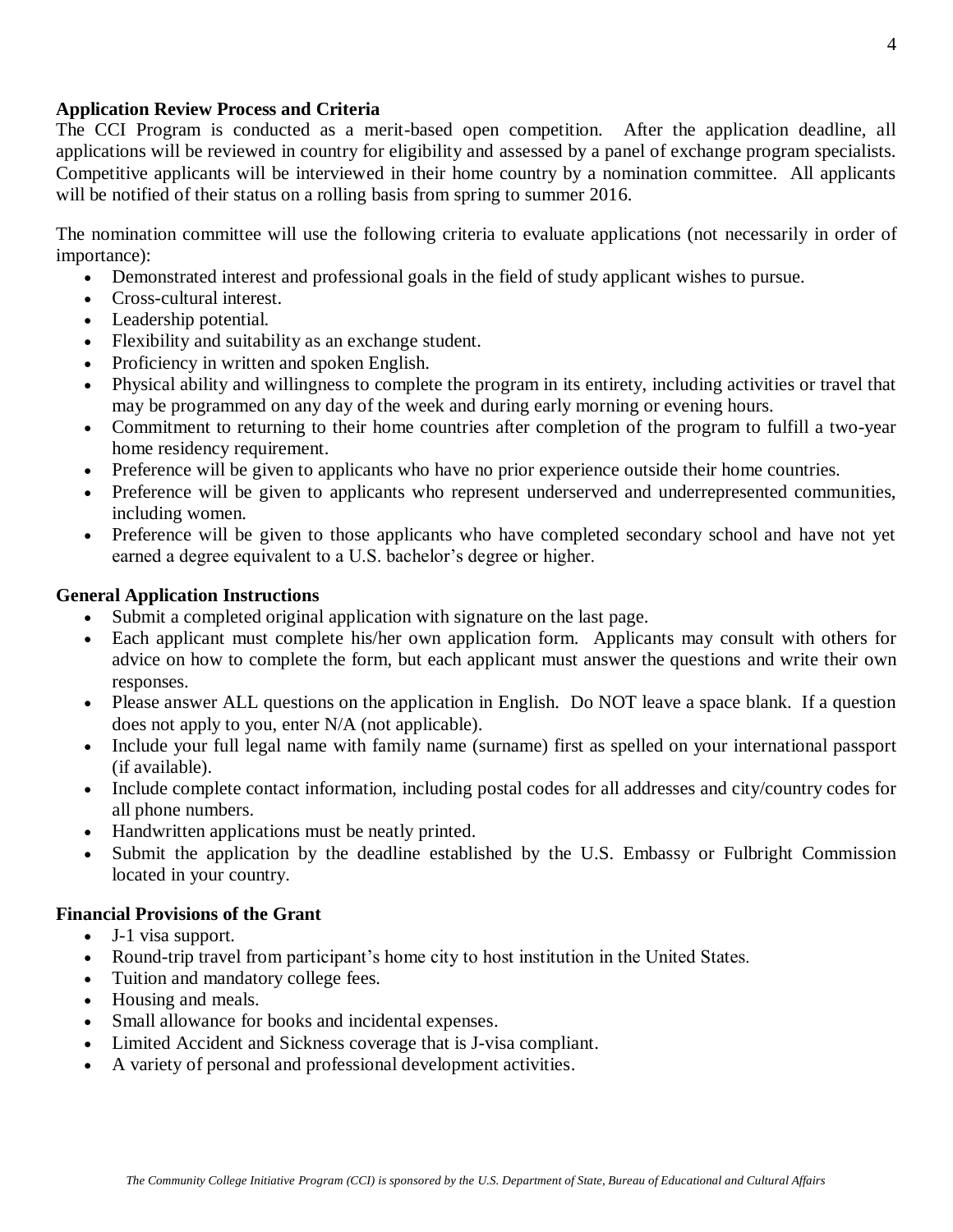

# **COMMUNITY COLLEGE INITIATIVE PROGRAM STUDENT APPLICATION 2016-2017**

# **Personal Information**

**Name of applicant** *as indicated on passport if passport is already issued. Please type or print.*

| <b>SURNAME</b>                                                                                  |                                                      | <b>FIRST</b>                                                                                        | <b>MIDDLE</b>                                        |  |  |
|-------------------------------------------------------------------------------------------------|------------------------------------------------------|-----------------------------------------------------------------------------------------------------|------------------------------------------------------|--|--|
| <b>Home Address:</b>                                                                            |                                                      |                                                                                                     | <b>Home Phone:</b>                                   |  |  |
| Street and number:                                                                              |                                                      |                                                                                                     |                                                      |  |  |
| City:                                                                                           |                                                      |                                                                                                     | <b>Mobile Phone:</b>                                 |  |  |
| State/province:                                                                                 |                                                      |                                                                                                     | E-mail:                                              |  |  |
| Postal code:                                                                                    |                                                      |                                                                                                     |                                                      |  |  |
| Country:                                                                                        |                                                      |                                                                                                     |                                                      |  |  |
| Gender:                                                                                         | <b>Marital status:</b>                               | Do you have a passport?                                                                             | Date of birth (month/day/year):                      |  |  |
| $\Box$ Male                                                                                     | Single                                               | $\Box$ Yes                                                                                          | Month of birth:                                      |  |  |
| $\Box$ Female                                                                                   | Married                                              | $\Box$ No                                                                                           | Day of birth:                                        |  |  |
|                                                                                                 |                                                      |                                                                                                     | Year of birth:                                       |  |  |
| <b>Country/Countries of citizenship:</b>                                                        |                                                      |                                                                                                     | Place of birth (city or town and country, as listed  |  |  |
|                                                                                                 |                                                      |                                                                                                     | in passport, if available):                          |  |  |
|                                                                                                 |                                                      |                                                                                                     | City of birth:                                       |  |  |
|                                                                                                 | Country/Countries of permanent residence:            |                                                                                                     | Country:                                             |  |  |
|                                                                                                 |                                                      |                                                                                                     |                                                      |  |  |
| Are you currently a student?                                                                    |                                                      | $\Box$ Yes<br>$\Box$ No                                                                             | What is the highest educational degree you have      |  |  |
| If yes, what is the course of study you are pursuing?                                           |                                                      |                                                                                                     | completed? Please list the degree and the number     |  |  |
|                                                                                                 |                                                      |                                                                                                     | of years of postsecondary of study.                  |  |  |
| N <sub>o</sub><br>Are you enrolled in a degree program? $\Box$ Yes                              |                                                      |                                                                                                     |                                                      |  |  |
| Please list the name of the degree:                                                             |                                                      |                                                                                                     |                                                      |  |  |
|                                                                                                 | How many years toward the degree have you completed? |                                                                                                     |                                                      |  |  |
|                                                                                                 |                                                      |                                                                                                     |                                                      |  |  |
|                                                                                                 | Name of college/institution where you are enrolled:  |                                                                                                     |                                                      |  |  |
|                                                                                                 |                                                      |                                                                                                     |                                                      |  |  |
| Date you anticipate completing your degree:                                                     |                                                      |                                                                                                     |                                                      |  |  |
| Have you participated in any U.S. government exchange program?<br>Yes $\square$<br>No $\square$ |                                                      |                                                                                                     |                                                      |  |  |
| If yes, give name of the program:                                                               |                                                      |                                                                                                     |                                                      |  |  |
|                                                                                                 |                                                      |                                                                                                     |                                                      |  |  |
| Duration of the program:                                                                        |                                                      |                                                                                                     | Year you participated:                               |  |  |
|                                                                                                 |                                                      | Your proposed Field of Study to pursue during the Community College Initiative program (check one): |                                                      |  |  |
| Agriculture<br>$\Box$                                                                           |                                                      |                                                                                                     | <b>Information Technology</b><br>$\Box$              |  |  |
| <b>Applied Engineering</b><br>u                                                                 |                                                      |                                                                                                     | Media<br>$\Box$                                      |  |  |
| <b>Business Management and Administration</b><br>□                                              |                                                      |                                                                                                     | Public Safety<br>$\Box$                              |  |  |
| Early Childhood Education<br>П                                                                  |                                                      |                                                                                                     | Tourism and Hospitality Management<br>$\mathbb{R}^n$ |  |  |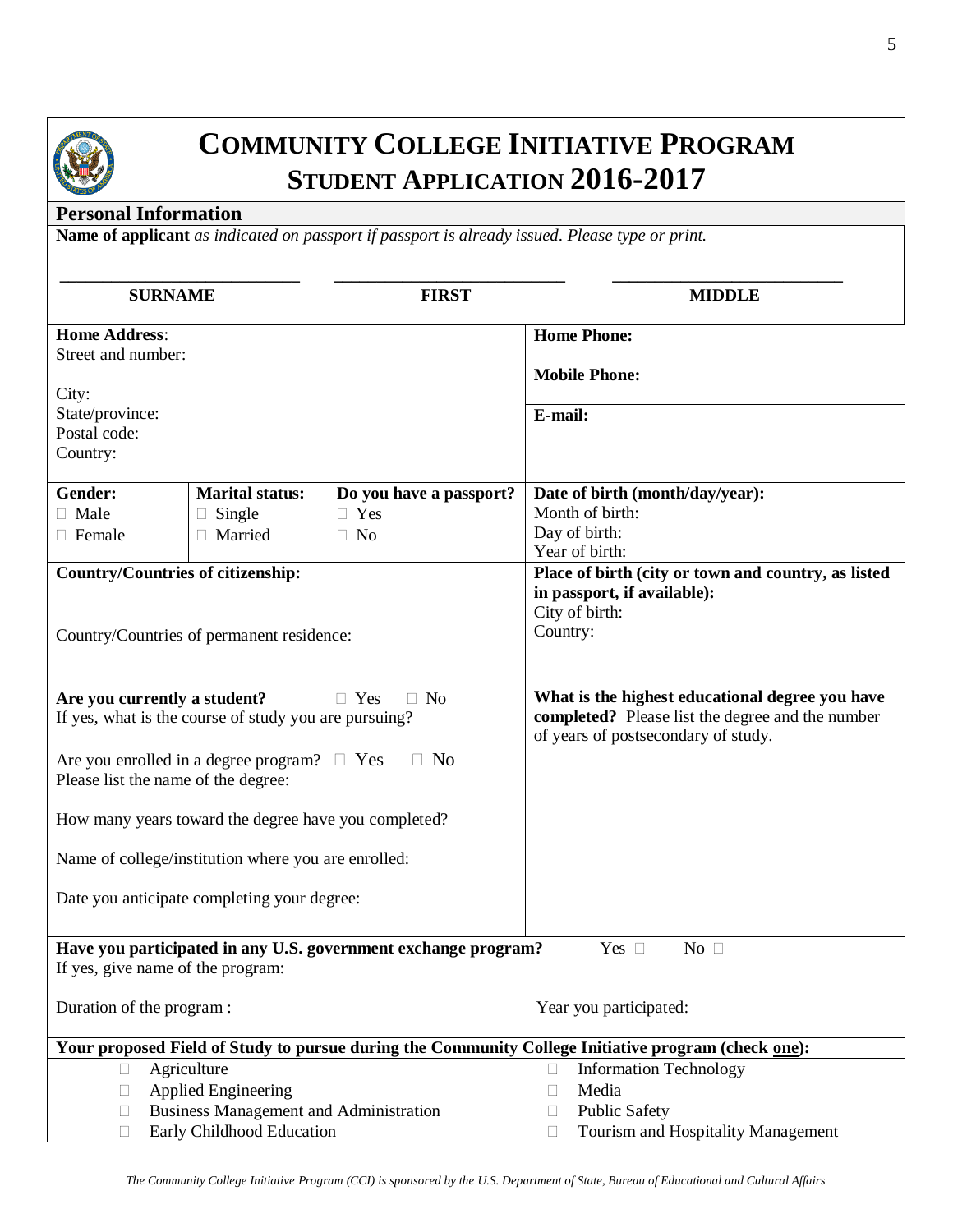**Knowledge of Languages: Rate yourself** *Excellent, Good, Fair, or Poor***.** Include all languages that you speak or have studied, including English. List your native language first.

| Language | $\sigma$ $\sigma$<br><b>Reading</b> | <b>Writing</b> | <b>Speaking</b> | <b>Listening</b> |
|----------|-------------------------------------|----------------|-----------------|------------------|
|          |                                     |                |                 |                  |
|          |                                     |                |                 |                  |
|          |                                     |                |                 |                  |
|          |                                     |                |                 |                  |
|          |                                     |                |                 |                  |

**Language proficiency** If you have taken any standardized test of English language proficiency (for example TOEFL, TOEIC, IELTS) please list the test taken, give the results, and provide a copy of the test results.

Test Taken: Date Taken: Date Taken: Results (*also attach copy*):

# **Background Information**

**List Educational Institutions. Please list educational institutions you are currently attending or have attended with the most recent listed first.** Please attach a translated and certified copy of your transcripts for any institution from which you received a certificate, diploma or degree.

| <b>Name of Institution/Location</b> | <b>Major Field of</b><br><b>Study</b> | <b>Dates Attended</b><br>(Month, Year) |  | <b>From</b><br><b>To</b> |  | <b>Actual Name of Degree</b><br>or Diploma (Do not<br>translate) | <b>Date</b><br><b>Received</b> |
|-------------------------------------|---------------------------------------|----------------------------------------|--|--------------------------|--|------------------------------------------------------------------|--------------------------------|
|                                     |                                       |                                        |  |                          |  |                                                                  |                                |
|                                     |                                       |                                        |  |                          |  |                                                                  |                                |
|                                     |                                       |                                        |  |                          |  |                                                                  |                                |
|                                     |                                       |                                        |  |                          |  |                                                                  |                                |
|                                     |                                       |                                        |  |                          |  |                                                                  |                                |
|                                     |                                       |                                        |  |                          |  |                                                                  |                                |

**Work Experience: Are you currently employed?**  $\Box$  Yes  $\Box$  No **List jobs held, begin with current or most recent employment. (Continue on additional sheets of paper, if necessary)** 

| Name and address of<br>employer | <b>Position held</b> | <b>Date</b><br>From:<br>(Month/<br>Year) | <b>Date</b><br>To:<br>(Month/<br>Year) | <b>Responsibilities</b> |
|---------------------------------|----------------------|------------------------------------------|----------------------------------------|-------------------------|
|                                 |                      |                                          |                                        |                         |
|                                 |                      |                                          |                                        |                         |
|                                 |                      |                                          |                                        |                         |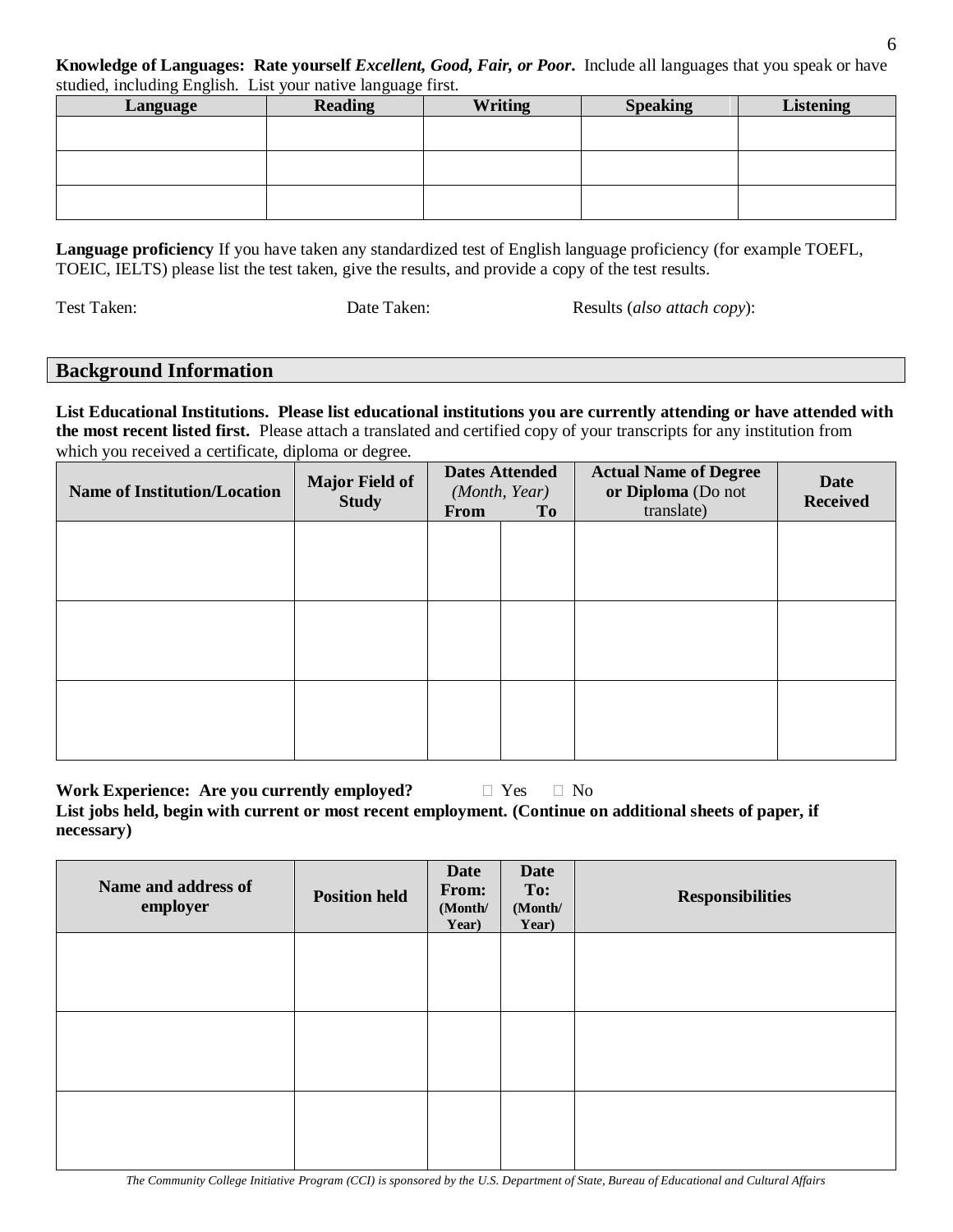**Professional Experience: In addition to jobs held, please list relevant professional non-paid, volunteer and/or leadership positions or experiences.**

| Position | <b>Date</b><br>From:<br>(Month/<br>Year) | <b>Date</b><br>To:<br>$(\bf{Month}/$<br>Year) | <b>Responsibilities</b> |
|----------|------------------------------------------|-----------------------------------------------|-------------------------|
|          |                                          |                                               |                         |
|          |                                          |                                               |                         |
|          |                                          |                                               |                         |
|          |                                          |                                               |                         |

#### **If you have traveled or lived in any country other than your own, indicate places, dates (month and year) and purpose.**(Continue on additional sheets of paper, if necessary)

| Country | <b>Dates</b> | <b>Purpose</b> |
|---------|--------------|----------------|
|         |              |                |
|         |              |                |
|         |              |                |
|         |              |                |
|         |              |                |
|         |              |                |
|         |              |                |
|         |              |                |

#### **Below, provide the names, addresses and telephone numbers of individuals to be notified in case of an emergency.**

| Name of individual | Location & address of individual<br>(List contacts in your country and in the<br><b>United States.)</b> | <b>Indicate</b><br>relationship to you<br>(father, mother,<br>friend, etc.) | Languages this<br>person speaks |
|--------------------|---------------------------------------------------------------------------------------------------------|-----------------------------------------------------------------------------|---------------------------------|
|                    |                                                                                                         |                                                                             |                                 |
|                    |                                                                                                         |                                                                             |                                 |
|                    |                                                                                                         |                                                                             |                                 |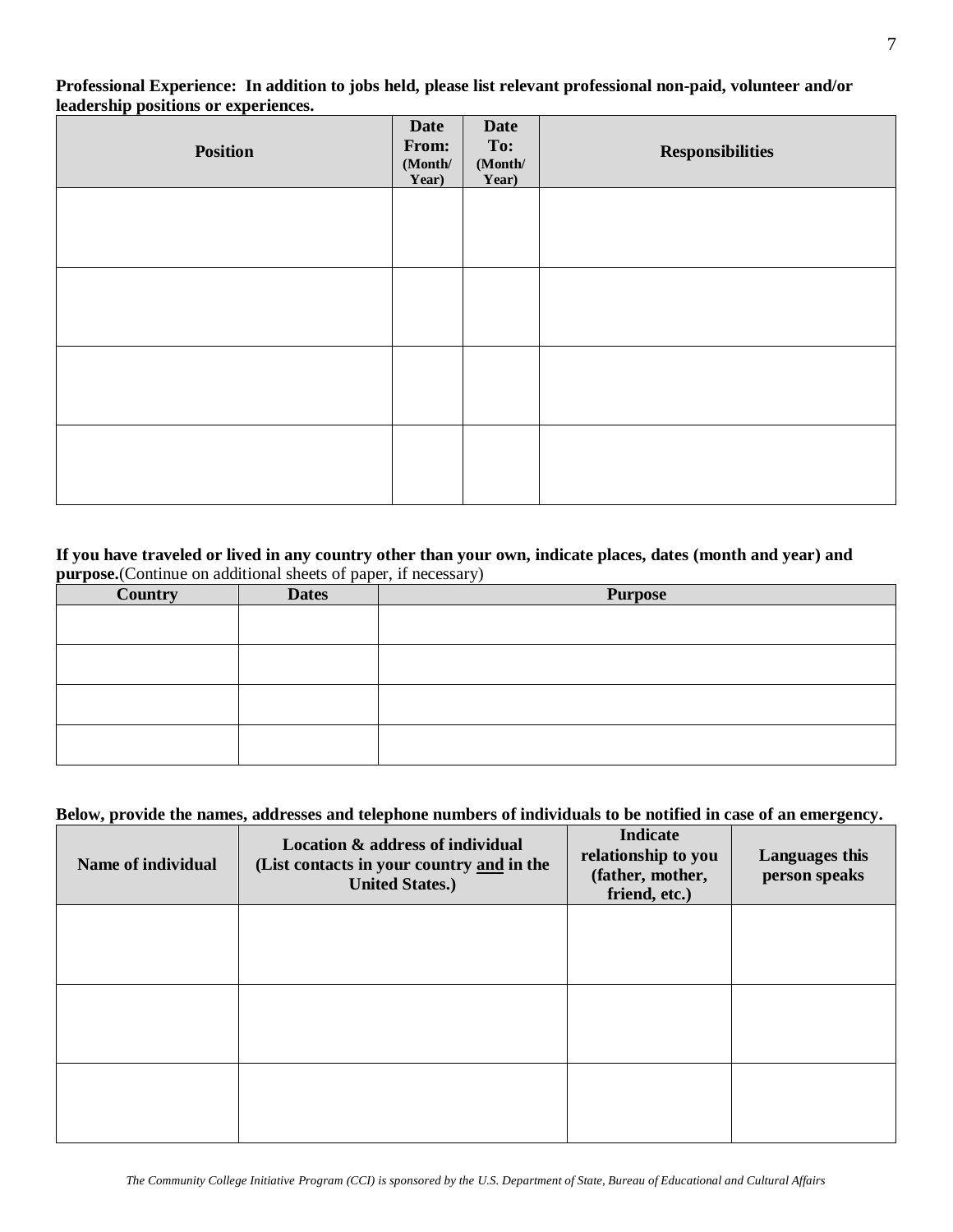# **Essays**

**Essay #1**: Within your proposed field of study, what do you want to study? Please describe in detail your specific areas of interest within your field of study. (Your response should be a minimum of two paragraphs. Your response helps us to match your interests with college programs.)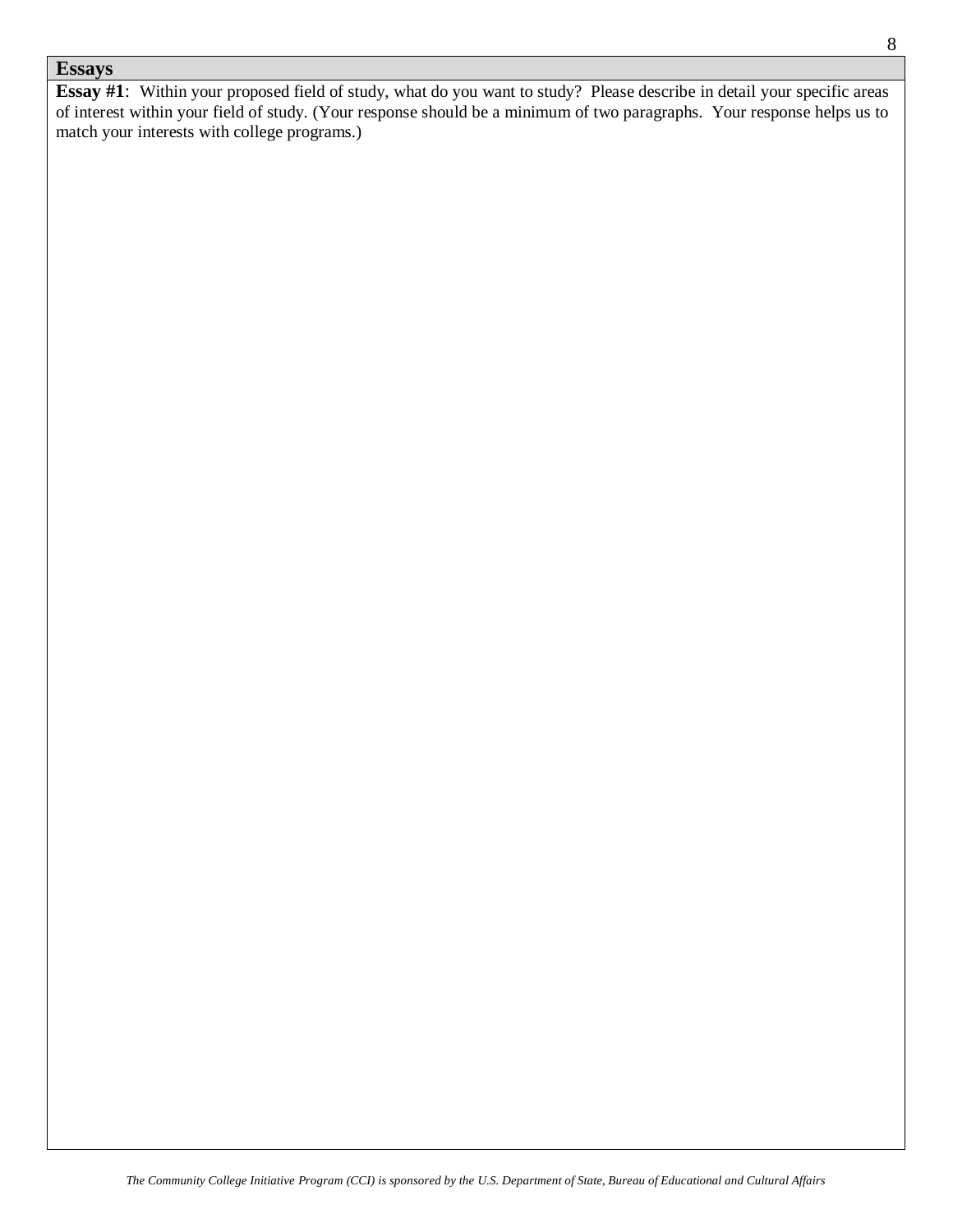**Essay #2:** Please describe your related experience within this field of study. How would this program of study build on your past education, training, and/or experience? If you are new to this field, why did you choose this field? (Your response should be a minimum of two paragraphs. Your response helps us to match your interests with college programs.)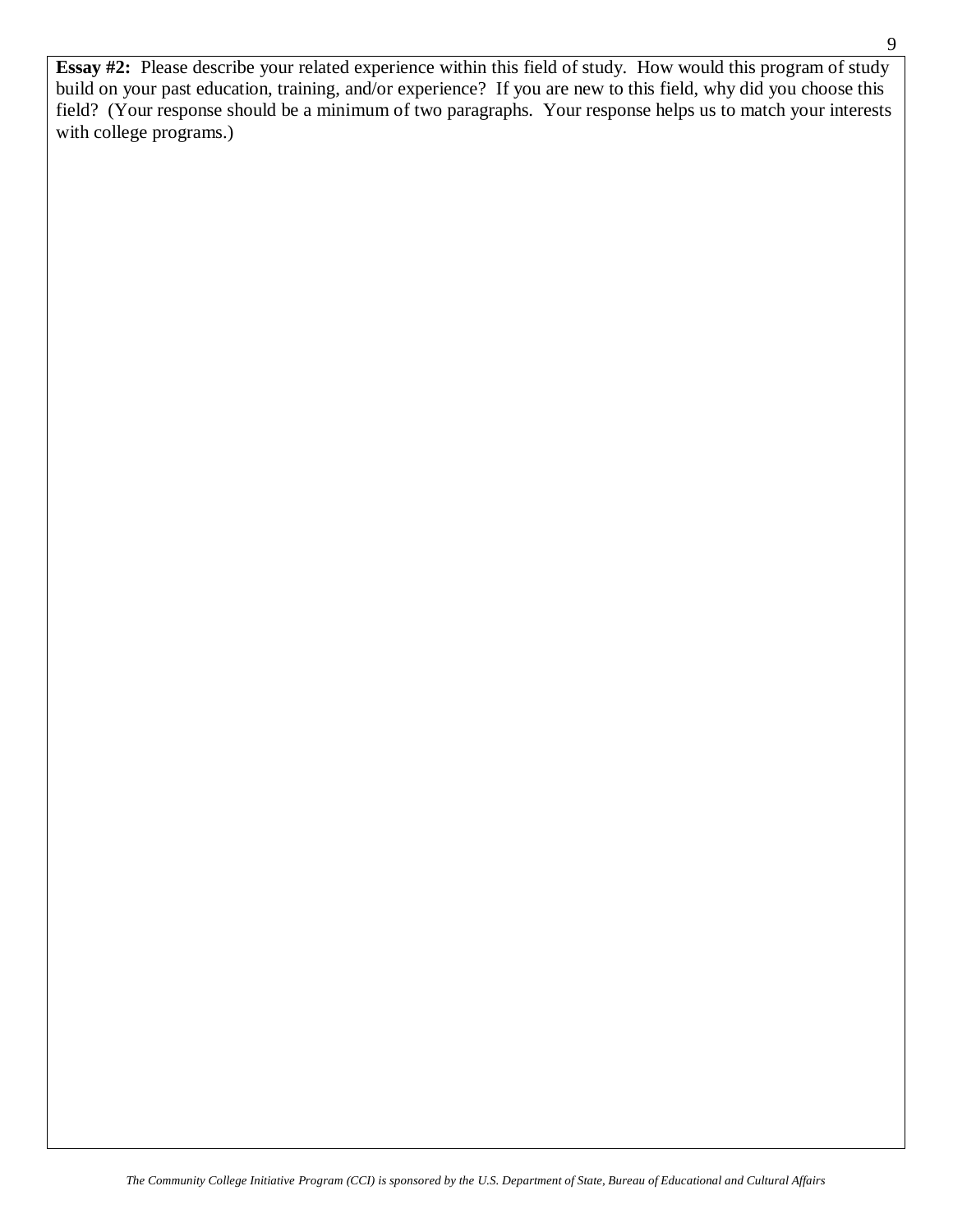**Essay #3:** Please describe your future professional and personal goals. How would the CCI Program help you to achieve these goals? (Your response should be a minimum of one paragraph. Your response helps us to match your goals with college programs.)

**Essay #4:** Please describe a problem or challenging situation in your educational, professional, or personal life and describe how you resolved it and what you learned from this situation.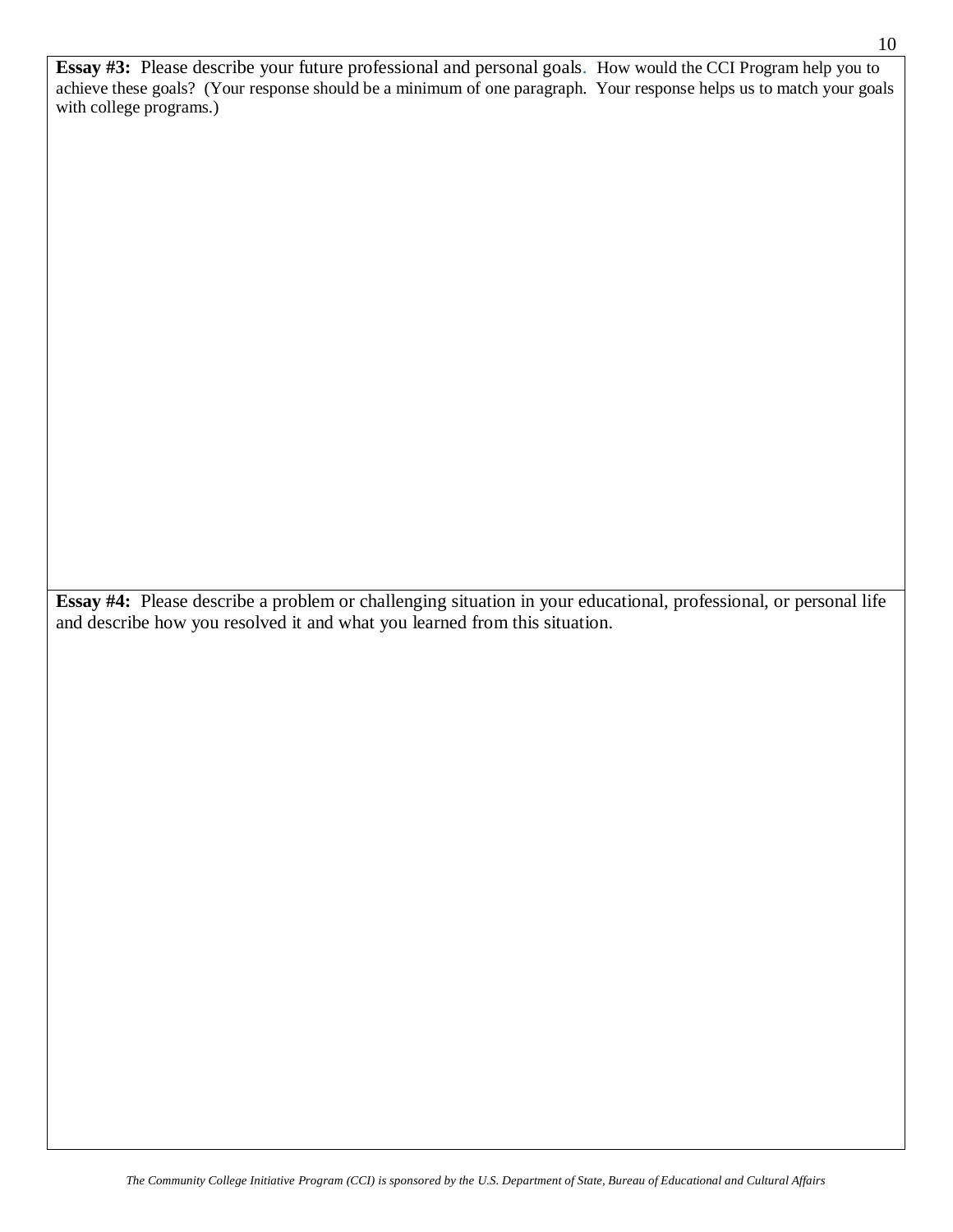**Essay #5:** If you participate in this program, how do you think your contributions to your community will be different in five years?

**Essay #6:** 

a.) What part of U.S. culture are you eager to experience? Why?

b.) What would you like to share about your country and its culture with the people you meet who may have limited knowledge about it?